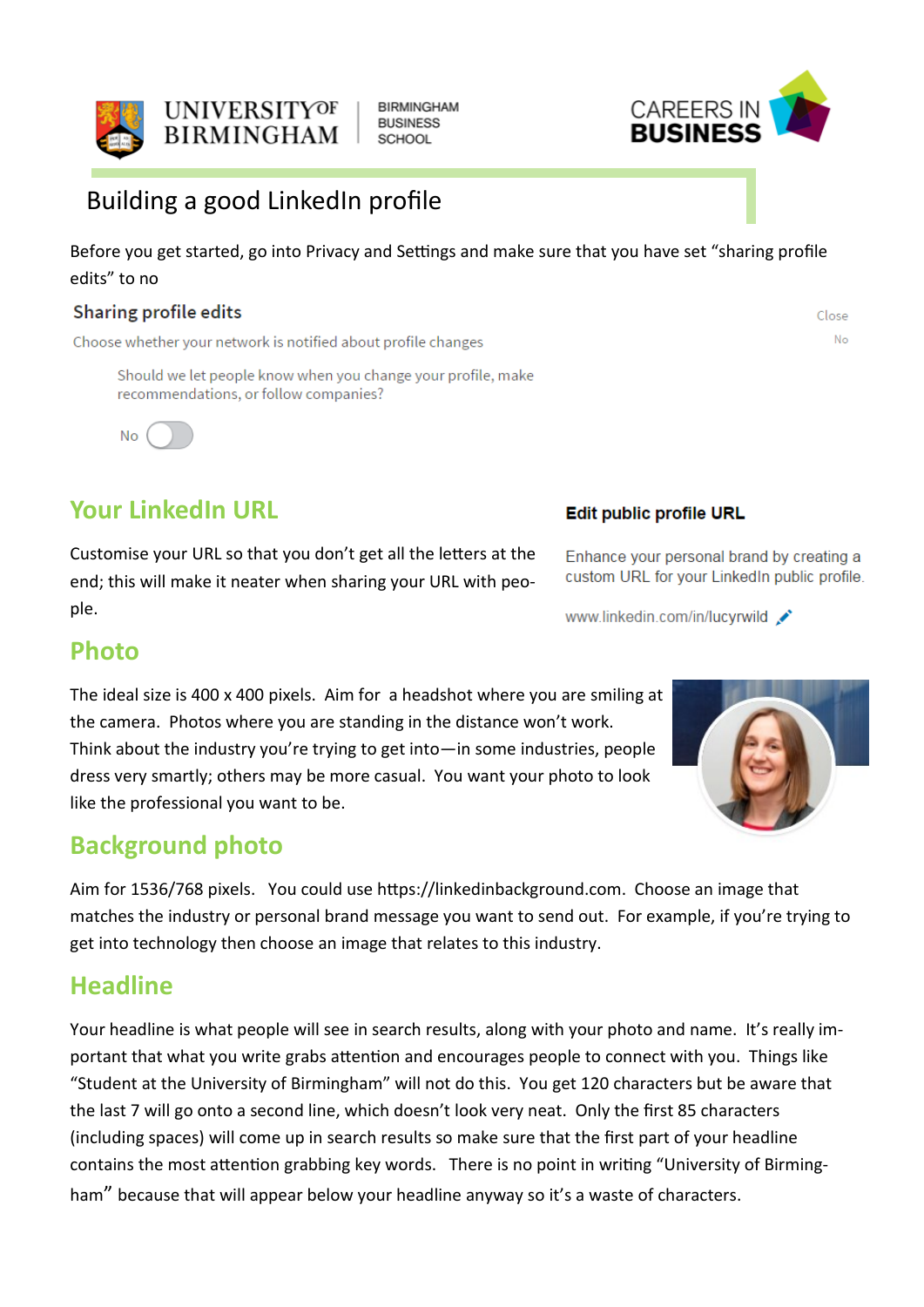

**BIRMINGHAM BUSINESS SCHOOL** 



If you have experience, then build a headline around your core skills and the problems you can solve with those skills. If you don't have experience, then build something around the impact you're making during your programme of study.

### **Examples headlines:**

MSc Marketing student | Skilled in Marketing Analytics | Currently researching programmatic advertising and impact on consumers

MBA student with experience in Business Analysis \* AGILE Practitioner & Scrum Master \* Bridges the divide between strategy and technology

### **Summary**

LinkedIn will only show the first 220 characters of your profile on desktop and only 92 on mobile! If the person reading this wants to see more, they have to click "see more." The implication here is that you want those first few words to add as much value as possible. Don't be tempted to pack your summary with buzzwords and subjective statements as this is unlikely to encourage anyone to want to see more. The first 220 characters need to grab attention and assuming you are using LinkedIn to get hired, should get straight into your passion, expertise, experience and the skills that are in demand within the sector you want to work in.

#### **Example:**

I love SEO and have developed expertise in content optimisation and analytics through my own Word-Press blog and internships at Rice and Verve Search. Skilled in Google Analytics | Google Webmaster | SEMRush |HTML | CSS

If the reader chooses "see more" you want the rest of your profile to help the person understand who you are as a person. Remember that this is a networking site; avoid a dry description of your CV and instead get across who you are and why you would be a great person to work with or employ. Think about what do you love to do, how you like to work and your strengths. Provide context by referring to specific projects from your Education or Experience or Extracurricular activities.

#### **Example:**

My biggest strengths are curiosity and strategic thinking; I love discovering new things about digital marketing and through my MSc programme I'm also learning how to look at digital methods from a critical perspective. I recently completed a company project and really enjoyed working with my classmates to help a leading FMCG company formulate a strategy for increasing consumer engagement.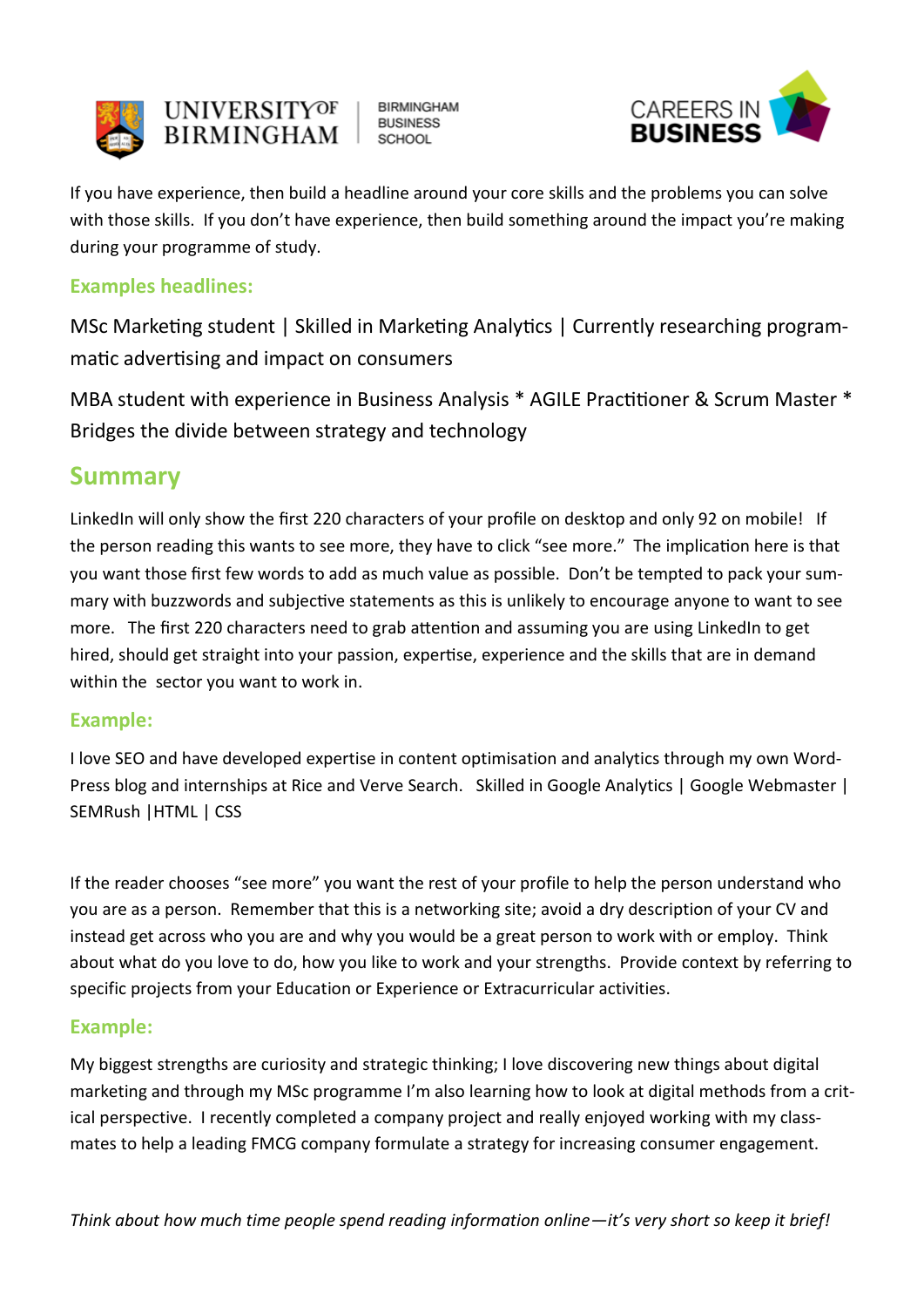



### **Activity**

The next thing readers will see is highlights from your recent activity on LinkedIn. This includes articles you've written, posts that you've liked, shared or commented on. You need to think carefully before liking someone's post and use your activity to reinforce your career focus.

# **Experience**



LinkedIn will only show the description of your current or most recent role. For your other positions, readers will have to click on "show more." Avoid writing lengthy sentences or paragraphs to describe your roles and instead use "verb, action, result" style bullet points which make it clear what kind of skills you applied to particular tasks or projects and the impact you made.

#### **Example:**

 Analysed consumer engagement across social media platforms and recommended the introduction of prizes which increased traffic to the website by 30%

*If you don't have a lot of work experience but do have lots of leadership positions through extracurricular activities then you can include this in your Experience section but don't include those student activities where you were just a member. So for example if you held a position of responsibility in a student society (i.e. Captain, Vice-President, Events Secretary) or you've been a Class Representative or Student Ambassador then include these roles under Experience.*

## **Education**

You could add prizes, student society membership in this section. Make sure you write the full title of your programme of study correctly.